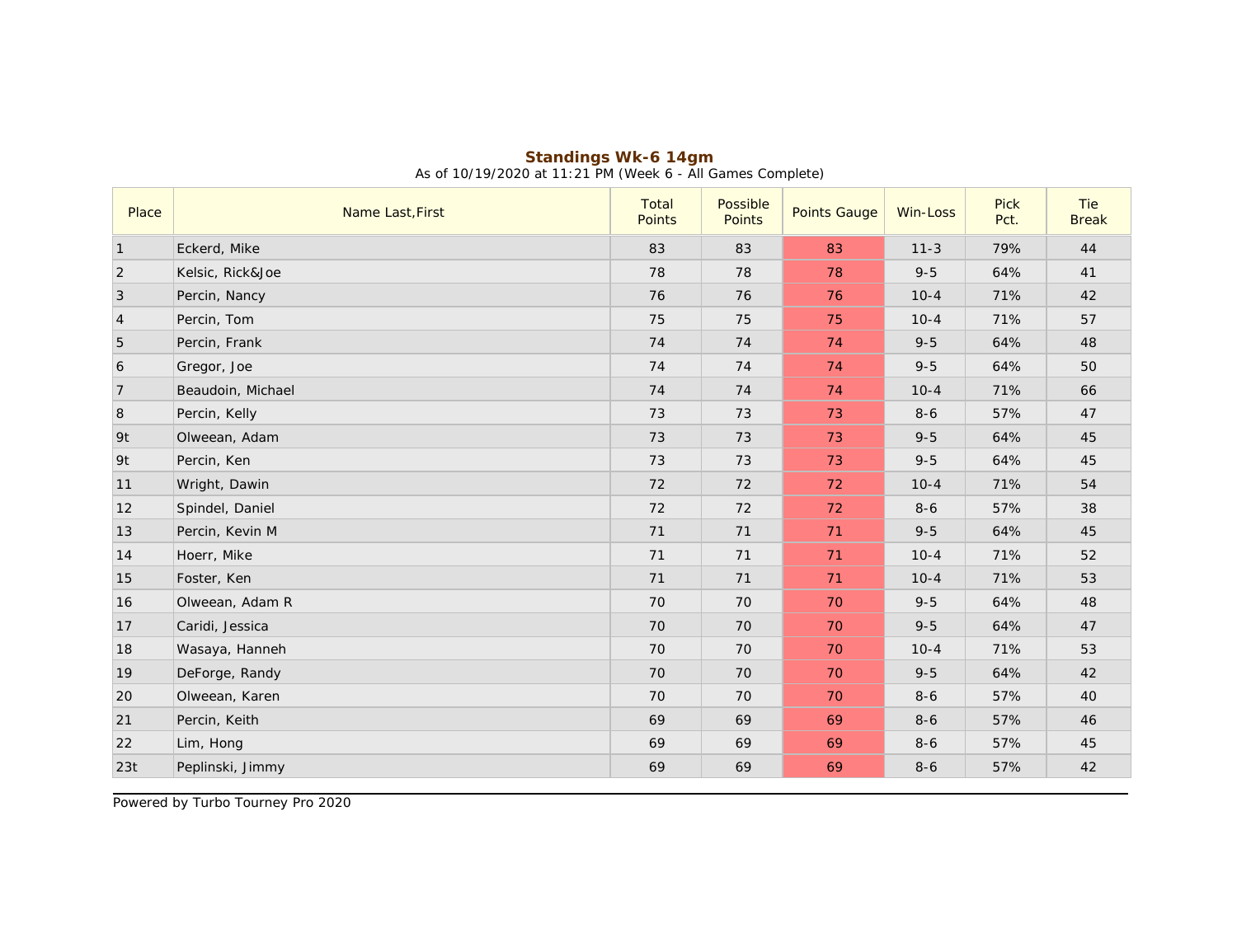| Place | Name Last, First   | Total<br>Points | Possible<br>Points | <b>Points Gauge</b> | Win-Loss | <b>Pick</b><br>Pct. | Tie<br><b>Break</b> |
|-------|--------------------|-----------------|--------------------|---------------------|----------|---------------------|---------------------|
| 23t   | Lim, Henry         | 69              | 69                 | 69                  | $9 - 5$  | 64%                 | 54                  |
| 25    | Percin, Kevin F    | 69              | 69                 | 69                  | $8-6$    | 57%                 | 55                  |
| 26    | Cordova, Lee       | 67              | 67                 | 67                  | $10 - 4$ | 71%                 | 46                  |
| 27    | Garbutt, Joey      | 67              | 67                 | 67                  | $8 - 6$  | 57%                 | 59                  |
| 28    | Barno, Jon         | 66              | 66                 | 66                  | $9 - 5$  | 64%                 | 56                  |
| 29    | Cassar, Chuck      | 65              | 65                 | 65                  | $9 - 5$  | 64%                 | 46                  |
| 30    | Wright, Larry d    | 65              | 65                 | 65                  | $8 - 6$  | 57%                 | 58                  |
| 31    | Page, Fred         | 64              | 64                 | 64                  | $8-6$    | 57%                 | 48                  |
| 32t   | Miller, Jake       | 64              | 64                 | 64                  | $10 - 4$ | 71%                 | 49                  |
| 32t   | Beaudoin, Larry    | 64              | 64                 | 64                  | $9 - 5$  | 64%                 | 49                  |
| 34    | Hines, Jim         | 64              | 64                 | 64                  | $8-6$    | 57%                 | 38                  |
| 35    | Milligan, Susanne  | 63              | 63                 | 63                  | $8-6$    | 57%                 | 44                  |
| 36    | Sell, Chuck/Don    | 62              | 62                 | 62                  | $8 - 6$  | 57%                 | 51                  |
| 37    | Pitts, D'Angelo    | 62              | 62                 | 62                  | $9 - 5$  | 64%                 | 43                  |
| 38    | Sell, Timothy      | 62              | 62                 | 62                  | $8-6$    | 57%                 | 37                  |
| 39    | Percin, Kyle       | 61              | 61                 | 61                  | $9 - 5$  | 64%                 | 48                  |
| 40    | Beaudoin, Joey     | 59              | 59                 | 59                  | $9 - 5$  | 64%                 | 50                  |
| 41    | Cassar, Chris      | 59              | 59                 | 59                  | $7 - 7$  | 50%                 | 66                  |
| 42    | Lopez, Vince       | 58              | 58                 | 58                  | $8 - 6$  | 57%                 | 35                  |
| 43    | Caesar, Matt       | 54              | 54                 | 54                  | $7 - 7$  | 50%                 | 44                  |
| 44    | Koegler, Jesse     | 54              | 54                 | 54                  | $6 - 8$  | 43%                 | 63                  |
| 45    | Elabdallah, Hassan | 53              | 53                 | 53                  | $9 - 5$  | 64%                 | 49                  |
| 46    | Zaragoza, Dorothy  | 52              | 52                 | 52                  | $8 - 6$  | 57%                 | 42                  |

## **Standings Wk-6 14gm** As of 10/19/2020 at 11:21 PM (Week 6 - All Games Complete)

Powered by Turbo Tourney Pro 2020